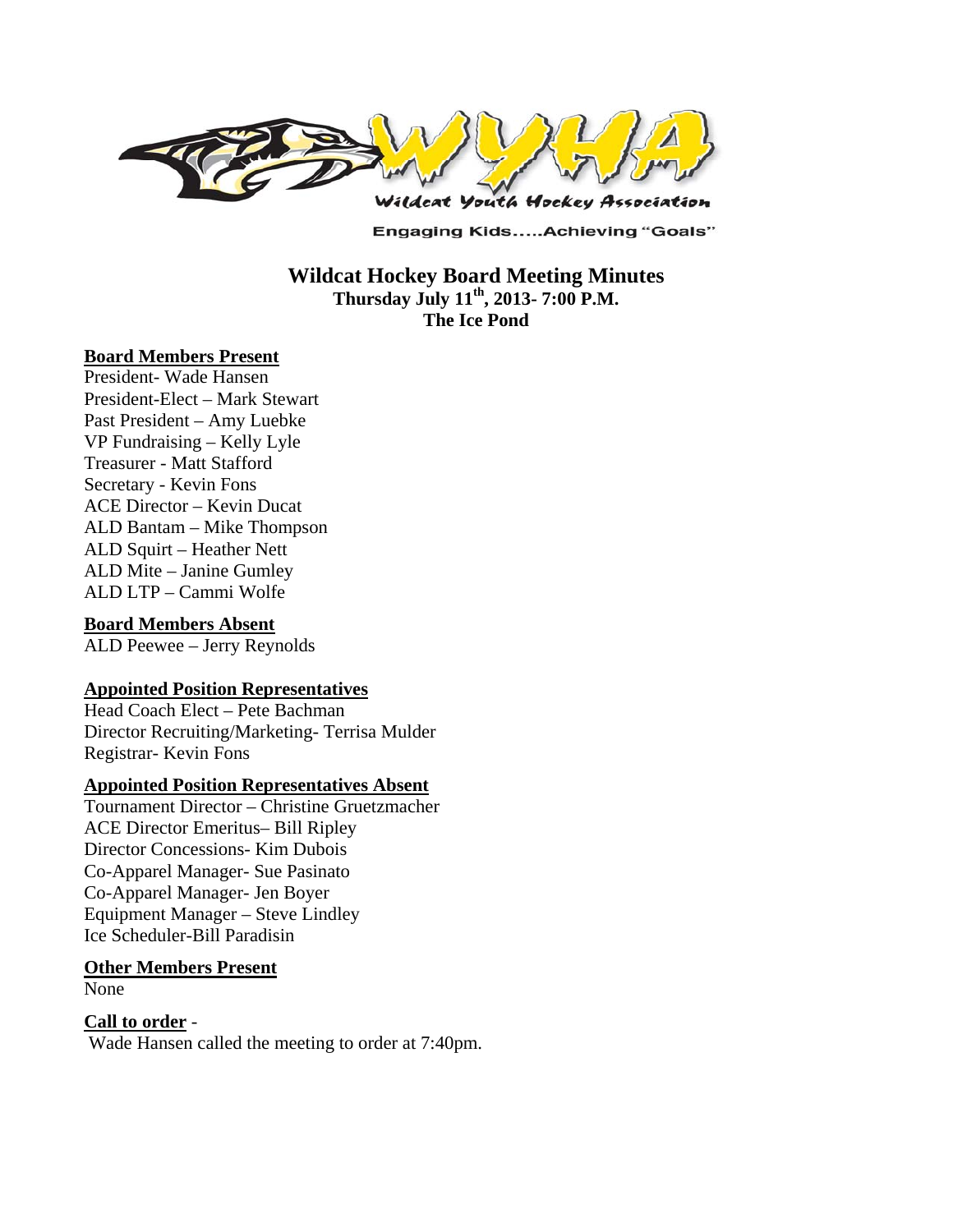## **Member open forum**.

Nothing to report.

### **Approval of prior meeting minutes**.

Amy Luebke made a motion to approve the June meeting minutes, Matt Stafford seconded. Motion carried unanimously.

## **Approval of agenda**

Kevin Fons made a motion to approve the agenda with additions, Amy Luebke seconded. Motion carried unanimously.

# **Reports:**

#### **Treasurer:**

Reviewed Current Statements. Approval of bills / Monthly Statement Amy Luebke made a motion to approve the outstanding bills, Kevin Ducat seconded. Motion carried unanimously.

Need to get signature card updated for the season.

**ALL ALD's:**  Nothing to report.

**LTS/MiniMite/LTP:**  Check with Kurt Johnson for an update on Capital Skating School.

**Mite ALD:**  Nothing to report.

**Squirt ALD:**  Nothing to report.

**Pee Wee ALD:**  Nothing to Report

**Bantam ALD:**  Nothing to Report.

**General ALD:**  Nothing to report.

**Equipment:** 

Discussion on deposit amount, table until next meeting if needed.

## **Fundraising:**

Schedule the concussion seminar and baseline testing with UW Sports Medicine either October 2 or 9 at 7:00pm at Waunakee High School.

**Apparel:**  Nothing to Report

**Registrar-**Nothing to Report

**Ice scheduler-**Update –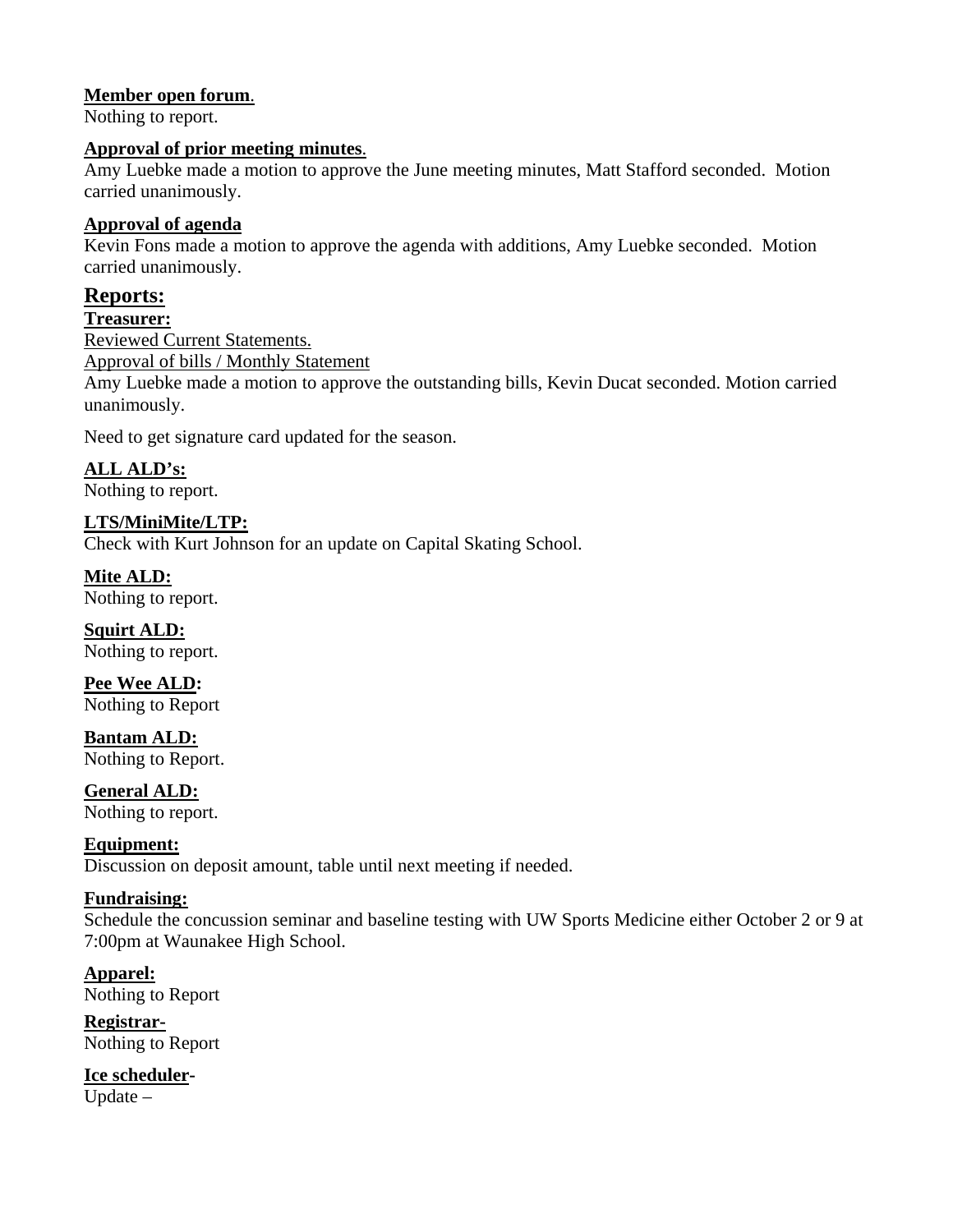### **Marketing Director:**

Internet Updates – working with Clarity on updates to the web page to make it easier to find information especially for new families.

Marketing fliers – working on a small flyer to hand out at parades.

Parade update/committee discussion – Parade went well, Zamboni float was awesome. Amy Luebke made a motion to grant volunteer hours to the families who built the float for the parade. Matt Stafford seconded. Motion carried unanimously.

### **Ace Director / Head Coach Elect/Ace Emeritus:**

Tryout Format and Timing – reviewed process, need to make revisions if needed and publish. Review plan for number assignment.

**Tournament Director:**

Nothing to report

**Concessions Director:**

Nothing to report

### **President elect –**

Nothing to report

### **Past President-**

Nothing to report

### **Old / New Business / President:**

Registration Open – Registration is open for the season.

#### Locker Room Monitoring

Team managers will Assign 2 parents per practice and game to the locker room, if a person cannot make it they need to find a replacement. Subcommittee to determine guidelines for when, how long, etc. (Amy Luebke, Bill Ripley, Mark Stewart, Mike Thompson).

See if Ice Pond can add signs specifying no phones, cameras, or any other electronic devices in locker rooms.

#### Approve Budget / Fees

Amy Luebke made a motion to approve the budget and fees for the 2013-2014 season. Mark Stewart seconded. Motion carried unanimously.

Banners –

Amy Luebke is looking at options and costs to product banners for  $1<sup>st</sup>$ ,  $2<sup>nd</sup>$ ,  $3<sup>rd</sup>$ , and consolation state winners to hang at the ice pond.